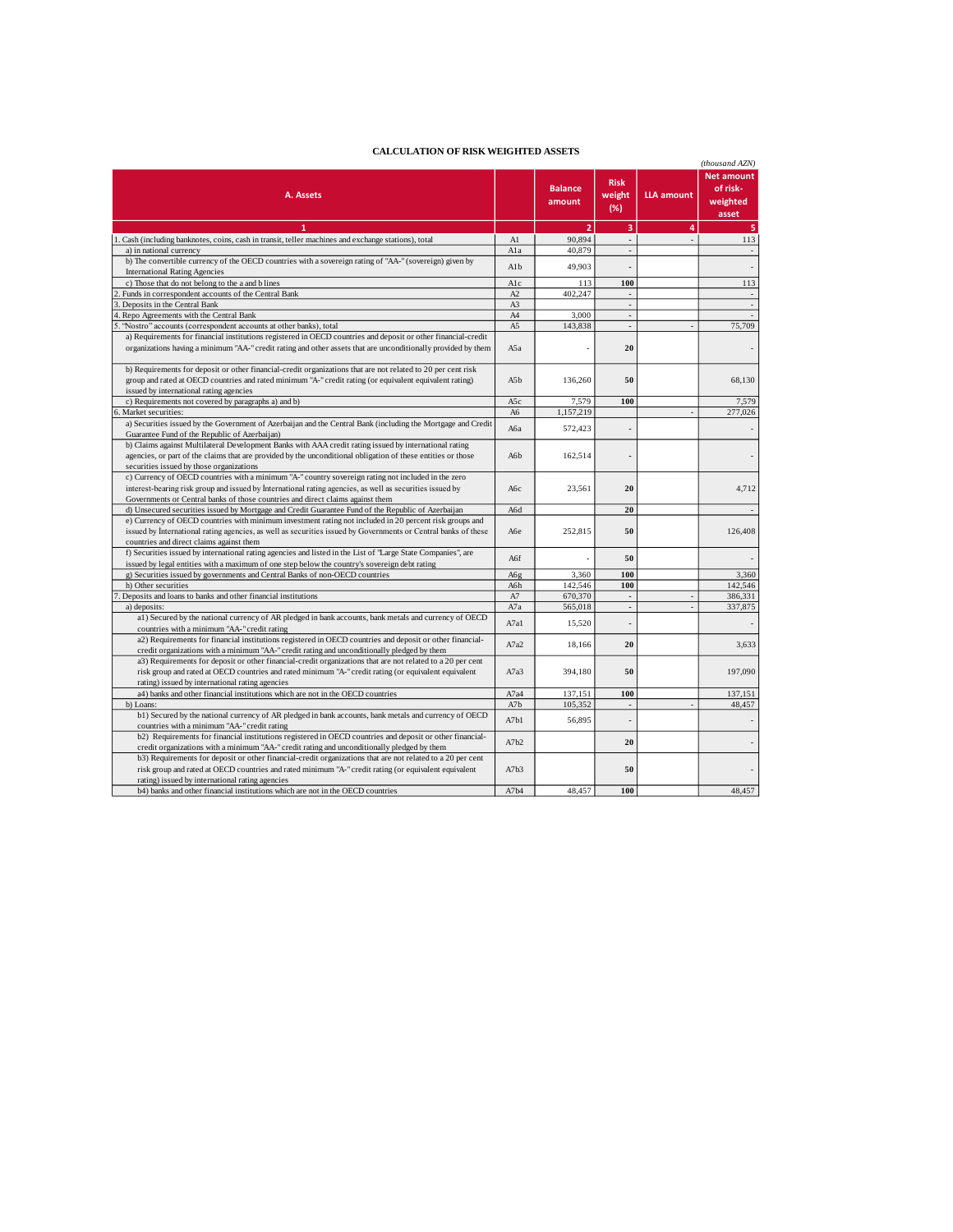| 8. Loans to customers                                                                                                                                                                                                                                                                                                                                                | A8          | 1,681,818 |                          | 44,702           | 1,411,893 |
|----------------------------------------------------------------------------------------------------------------------------------------------------------------------------------------------------------------------------------------------------------------------------------------------------------------------------------------------------------------------|-------------|-----------|--------------------------|------------------|-----------|
| a) loans to the industrial sector:                                                                                                                                                                                                                                                                                                                                   | A8a         | 345,884   |                          | 6,414            | 257,483   |
| a1) secured in bank accounts with national currency of AR or convertible currencies of OECD countries<br>or pledged part with bank metals and Multilateral development Banks with "AAA" rating and                                                                                                                                                                   | A8a1        | 101,629   |                          |                  |           |
| unconditionally secured by them                                                                                                                                                                                                                                                                                                                                      |             |           |                          |                  |           |
| a2) Governments of OECD countries which are not related to 0 percent risk group and bank debt of third<br>parties with a minimum "A" country (sovereign) debt rating (or equivalent rating) issued by the Republic of<br>Azerbaijan, Central Bank or International rating agencies part of the unconditional commitment by central<br>banks                          | A8a2        |           | 20                       |                  |           |
| a3) Guaranteed by the Mortgage and Loan Guarantee Fund of the Republic of Azerbaijan and partially<br>guaranteed part of entrepreneurial loans up to 5% of the total portfolio                                                                                                                                                                                       | A8a3        |           | 20                       |                  |           |
| a4) Securities issued by local authorities or municipalities of OECD countries with a minimum "A-"<br>country (sovereign) rating (or equivalent rating) not included in 20 (twenty) percent interest rate risk<br>rating group provided by international rating agencies (the source of payment of these claims will be<br>revenues received on commercial projects) | A8a4        |           | 50                       |                  |           |
| a5) Loans in national currency with export-oriented (non-oil sector) financing and the intended use of<br>which is confirmed on the basis of documents                                                                                                                                                                                                               | A8a5        |           | 75                       |                  |           |
| a6) in other cases                                                                                                                                                                                                                                                                                                                                                   | A8a6        | 244,256   | X                        | 6,414            | 257,483   |
| a6_1) local currency                                                                                                                                                                                                                                                                                                                                                 | $A8a6_1$    | 146,019   | 100                      | 6,383            | 139,636   |
| a6_1_1) including the guaranteed part of loans issued to entrepreneurs with a guarantee of the<br>Mortgage and Credit Guarantee Fund of the Republic of Azerbaijan and the non-performing part of the total<br>portfolio exceeding 5%                                                                                                                                | A8a6_1_1    |           | 100                      |                  |           |
| a6_2) Business loans to borrowers with foreign currency income                                                                                                                                                                                                                                                                                                       | A8a6_2      |           | 100                      |                  |           |
| a6_3) Foreign currency loans, except business loans issued to borrowers with foreign currency income                                                                                                                                                                                                                                                                 | A8a6_3      | 98,237    | 120                      | 31               | 117,847   |
| b) loans to agriculture:                                                                                                                                                                                                                                                                                                                                             | A8b         | 172,839   |                          | 9,604            | 166,898   |
| b1) secured in bank accounts with national currency of AR or convertible currencies of OECD countries<br>or pledged part with bank metals and Multilateral development Banks with "AAA" rating and<br>unconditionally secured by them                                                                                                                                | A8b1        | 340       |                          |                  |           |
| b2) Governments of OECD countries which are not related to 0 percent risk group and bank debt of third<br>parties with a minimum "A" country (sovereign) debt rating (or equivalent rating) issued by the Republic of<br>Azerbaijan, Central Bank or International rating agencies part of the unconditional commitment by central<br>banks                          | A8b2        |           | 20                       |                  |           |
| b3) Guaranteed by the Mortgage and Loan Guarantee Fund of the Republic of Azerbaijan and partially<br>guaranteed part of entrepreneurial loans up to 5% of the total portfolio                                                                                                                                                                                       | A8b3        |           | 20                       |                  |           |
| b4) Securities issued by local authorities or municipalities of OECD countries with a minimum "A-"<br>country (sovereign) rating (or equivalent rating) not included in 20 (twenty) percent interest rate risk<br>rating group provided by international rating agencies (the source of payment of these claims will be<br>revenues received on commercial projects) | A8b4        |           | 50                       |                  |           |
| b5) Loans in national currency with export-oriented (non-oil sector) financing and the intended use of<br>which is confirmed on the basis of documents                                                                                                                                                                                                               | A8b5        |           | 75                       |                  |           |
| b6) in other cases                                                                                                                                                                                                                                                                                                                                                   | A8b6        | 172,499   | X                        | 9,604            | 166,898   |
| b6_1) local currency                                                                                                                                                                                                                                                                                                                                                 | A8b6_1      | 152,486   | 100                      | 9,604            | 142,882   |
| b6_1_1) including the guaranteed part of loans issued to entrepreneurs with a guarantee of the<br>Mortgage and Credit Guarantee Fund of the Republic of Azerbaijan and the non-performing part of the total<br>portfolio exceeding 5%                                                                                                                                | $A8b6_11_1$ |           | 100                      |                  |           |
| b6_2) Business loans to borrowers with foreign currency income                                                                                                                                                                                                                                                                                                       | $A8b6_2$    |           | 100                      |                  |           |
| b6_3) Foreign currency loans, except business loans issued to borrowers with foreign currency income                                                                                                                                                                                                                                                                 | A8b6_3      | 20,013    | 120                      |                  | 24,016    |
| c) loans to construction:                                                                                                                                                                                                                                                                                                                                            | A8c         | 268,713   | $\overline{\phantom{a}}$ | 2,091            | 105,884   |
| c1) secured in bank accounts with national currency of AR or convertible currencies of OECD countries<br>or pledged part with bank metals and Multilateral development Banks with "AAA" rating and<br>unconditionally secured by them                                                                                                                                | A8c1        | 170,231   |                          |                  |           |
| c2) Governments of OECD countries which are not related to 0 percent risk group and bank debt of third<br>parties with a minimum "A" country (sovereign) debt rating (or equivalent rating) issued by the Republic of<br>Azerbaijan, Central Bank or International rating agencies part of the unconditional commitment by central<br>banks                          | A8c2        |           | 20                       |                  |           |
| c3) Guaranteed by the Mortgage and Loan Guarantee Fund of the Republic of Azerbaijan and partially<br>guaranteed part of entrepreneurial loans up to 5% of the total portfolio                                                                                                                                                                                       | A8c3        |           | 20                       |                  |           |
| c4) Securities issued by local authorities or municipalities of OECD countries with a minimum "A-"<br>country (sovereign) rating (or equivalent rating) not included in 20 (twenty) percent interest rate risk<br>rating group provided by international rating agencies (the source of payment of these claims will be<br>revenues received on commercial projects) | A8c4        |           | 50                       |                  |           |
| c5) Loans in national currency with export-oriented (non-oil sector) financing and the intended use of<br>which is confirmed on the basis of documents                                                                                                                                                                                                               | A8c5        |           | 75                       |                  |           |
| c6) in other cases                                                                                                                                                                                                                                                                                                                                                   | A8c6        | 98,482    | X                        | 2,091            | 105,884   |
| c6_1) local currency                                                                                                                                                                                                                                                                                                                                                 | A8c6_1      | 51,012    | 100                      | 2.091            | 48,921    |
| c6_1_1) including the guaranteed part of loans issued to entrepreneurs with a guarantee of the<br>Mortgage and Credit Guarantee Fund of the Republic of Azerbaijan and the non-performing part of the total<br>portfolio exceeding 5%                                                                                                                                | $A8c6_11_1$ |           | 100                      |                  |           |
| c6_2) Business loans to borrowers with foreign currency income                                                                                                                                                                                                                                                                                                       | A8c6_2      |           | 100                      |                  |           |
| c6_3) Foreign currency loans, except business loans issued to borrowers with foreign currency income                                                                                                                                                                                                                                                                 | A8c6_3      | 47,469    | 120                      | $\boldsymbol{0}$ | 56,963    |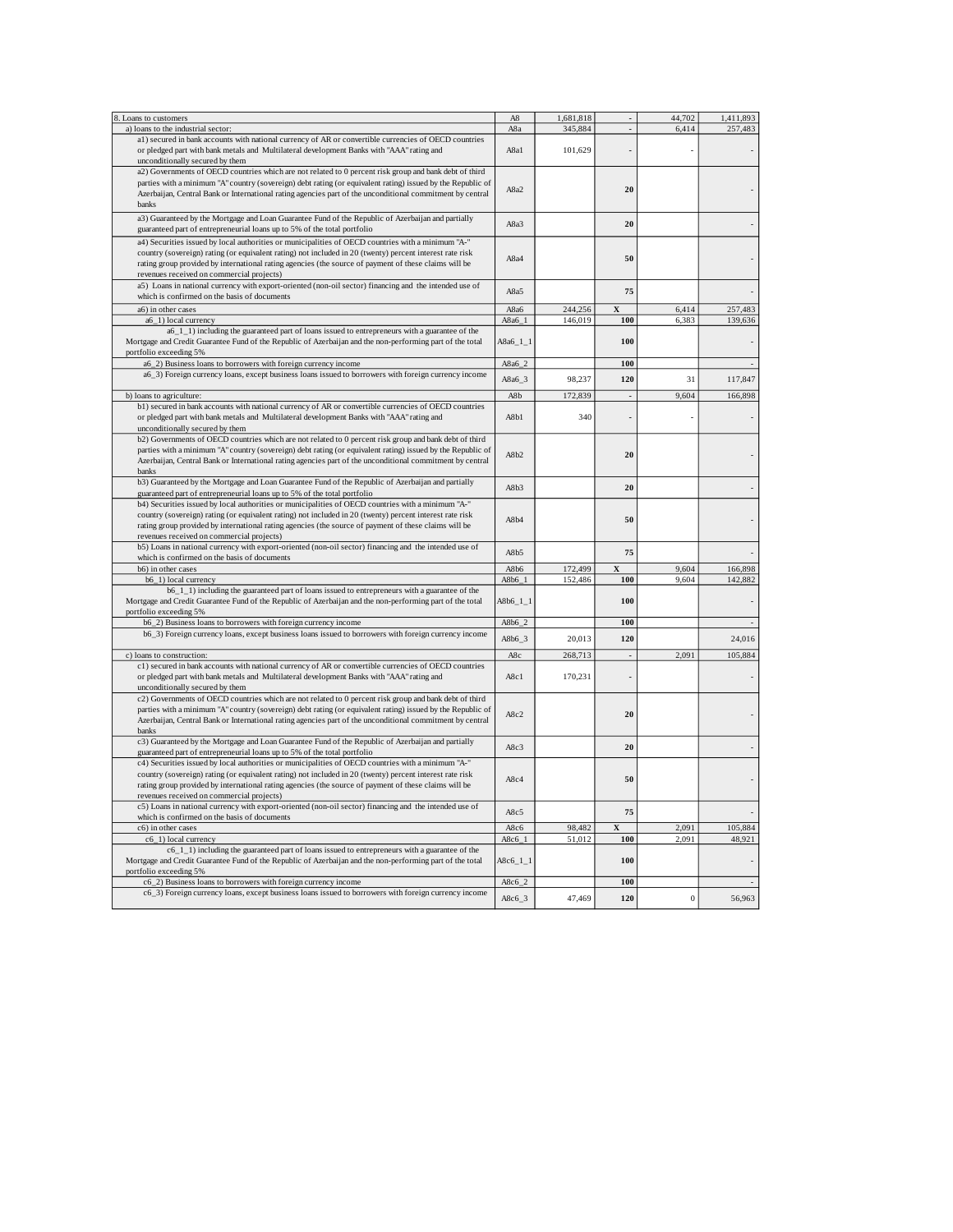| d) loans to transport and communications:                                                                                                                                                          | A8d         | 67,918  |             | 246    | 70,532  |
|----------------------------------------------------------------------------------------------------------------------------------------------------------------------------------------------------|-------------|---------|-------------|--------|---------|
|                                                                                                                                                                                                    |             |         |             |        |         |
| d1) secured in bank accounts with national currency of AR or convertible currencies of OECD countries<br>or pledged part with bank metals and Multilateral development Banks with "AAA" rating and | A8d1        | 546     |             |        |         |
| unconditionally secured by them                                                                                                                                                                    |             |         |             |        |         |
| d2) Governments of OECD countries which are not related to 0 percent risk group and bank debt of third                                                                                             |             |         |             |        |         |
| parties with a minimum "A" country (sovereign) debt rating (or equivalent rating) issued by the Republic of                                                                                        | A8d2        |         | 20          |        |         |
| Azerbaijan, Central Bank or International rating agencies part of the unconditional commitment by central                                                                                          |             |         |             |        |         |
| banks                                                                                                                                                                                              |             |         |             |        |         |
| d3) Guaranteed by the Mortgage and Loan Guarantee Fund of the Republic of Azerbaijan and partially                                                                                                 |             |         |             |        |         |
| guaranteed part of entrepreneurial loans up to 5% of the total portfolio                                                                                                                           | A8d3        |         | 20          |        |         |
| d4) Securities issued by local authorities or municipalities of OECD countries with a minimum "A-"                                                                                                 |             |         |             |        |         |
| country (sovereign) rating (or equivalent rating) not included in 20 (twenty) percent interest rate risk                                                                                           |             |         |             |        |         |
|                                                                                                                                                                                                    | A8d4        |         | 50          |        |         |
| rating group provided by international rating agencies (the source of payment of these claims will be                                                                                              |             |         |             |        |         |
| revenues received on commercial projects)                                                                                                                                                          |             |         |             |        |         |
| d5) Loans in national currency with export-oriented (non-oil sector) financing and the intended use of                                                                                             | A8d5        |         | 75          |        |         |
| which is confirmed on the basis of documents                                                                                                                                                       |             |         |             |        |         |
| d6) in other cases                                                                                                                                                                                 | A8d6        | 67,371  | $\mathbf X$ | 246    | 70,532  |
| d6_1) local currency                                                                                                                                                                               | A8d6 1      | 50,336  | 100         | 246    | 50,090  |
| d6_1_1) including the guaranteed part of loans issued to entrepreneurs with a guarantee of the                                                                                                     |             |         |             |        |         |
| Mortgage and Credit Guarantee Fund of the Republic of Azerbaijan and the non-performing part of the total                                                                                          | $A8d6_11_1$ |         | 100         |        |         |
| portfolio exceeding 5%                                                                                                                                                                             |             |         |             |        |         |
| d6_2) Business loans to borrowers with foreign currency income                                                                                                                                     | $A8d6_2$    |         | 100         |        |         |
|                                                                                                                                                                                                    |             |         |             |        |         |
| d6_3) Foreign currency loans, except business loans issued to borrowers with foreign currency income                                                                                               | A8d6_3      | 17,035  | 120         |        | 20,442  |
|                                                                                                                                                                                                    |             |         |             |        |         |
| e) loans to trade and service sectors:                                                                                                                                                             | A8e         | 621,022 | $\sim$      | 24,184 | 583,240 |
| e1) secured in bank accounts with national currency of AR or convertible currencies of OECD countries                                                                                              |             |         |             |        |         |
| or pledged part with bank metals and Multilateral development Banks with "AAA" rating and                                                                                                          | A8e1        | 62,496  |             |        |         |
| unconditionally secured by them                                                                                                                                                                    |             |         |             |        |         |
| e2) Governments of OECD countries which are not related to 0 percent risk group and bank debt of third                                                                                             |             |         |             |        |         |
| parties with a minimum "A" country (sovereign) debt rating (or equivalent rating) issued by the Republic of                                                                                        |             |         |             |        |         |
| Azerbaijan, Central Bank or International rating agencies part of the unconditional commitment by central                                                                                          | A8e2        |         | 20          |        |         |
| banks                                                                                                                                                                                              |             |         |             |        |         |
|                                                                                                                                                                                                    |             |         |             |        |         |
| e3) Guaranteed by the Mortgage and Loan Guarantee Fund of the Republic of Azerbaijan and partially                                                                                                 | A8e3        |         | 20          |        |         |
| guaranteed part of entrepreneurial loans up to 5% of the total portfolio                                                                                                                           |             |         |             |        |         |
| e4) Securities issued by local authorities or municipalities of OECD countries with a minimum "A-"                                                                                                 |             |         |             |        |         |
| country (sovereign) rating (or equivalent rating) not included in 20 (twenty) percent interest rate risk                                                                                           | A8e4        |         | 50          |        |         |
| rating group provided by international rating agencies (the source of payment of these claims will be                                                                                              |             |         |             |        |         |
| revenues received on commercial projects)                                                                                                                                                          |             |         |             |        |         |
| e5) Loans with export-oriented (non-oil sector) financing and the intended use of which is confirmed on                                                                                            |             |         |             |        |         |
| the basis of documents in national currency                                                                                                                                                        | A8e5        |         | 75          |        |         |
| e6) in other cases                                                                                                                                                                                 | A8e6        | 558,527 | $\mathbf x$ | 24,184 | 583,240 |
| e6_1) local currency                                                                                                                                                                               | A8e6_1      | 294,784 | 100         | 4,930  | 289,855 |
|                                                                                                                                                                                                    |             |         |             |        |         |
| e6_1_1) including the guaranteed part of loans issued to entrepreneurs with a guarantee of the                                                                                                     |             |         |             |        |         |
| Mortgage and Credit Guarantee Fund of the Republic of Azerbaijan and the non-performing part of the total                                                                                          | $A8e6_11_1$ |         | 100         |        |         |
| portfolio exceeding 5%                                                                                                                                                                             |             |         |             |        |         |
| e6_2) Business loans to borrowers with foreign currency income                                                                                                                                     | A8e6_2      |         | 100         |        |         |
| e6_3) Foreign currency loans, except business loans issued to borrowers with foreign currency income                                                                                               | A8e6_3      | 263,743 | 120         | 19,255 | 293,386 |
|                                                                                                                                                                                                    |             |         |             |        |         |
| f) Loans to individuals for personal purposes                                                                                                                                                      | A8f         | 205,442 |             | 2,163  | 227,855 |
| f1) secured in bank accounts with national currency of AR or convertible currencies of OECD countries                                                                                              |             |         |             |        |         |
| or pledged part with bank metals and Multilateral development Banks with "AAA" rating and                                                                                                          | A8f1        | 4,572   |             |        |         |
| unconditionally secured by them                                                                                                                                                                    |             |         |             |        |         |
| f2) Governments of OECD countries which are not related to 0 percent risk group and bank debt of third                                                                                             |             |         |             |        |         |
| parties with a minimum "A" country (sovereign) debt rating (or equivalent rating) issued by the Republic of                                                                                        |             |         |             |        |         |
|                                                                                                                                                                                                    | A8f2        |         | 20          |        |         |
| Azerbaijan, Central Bank or International rating agencies part of the unconditional commitment by central                                                                                          |             |         |             |        |         |
| banks                                                                                                                                                                                              |             |         |             |        |         |
| f3) Mortgage loans issued by the Mortgage and Credit Guarantee Fund of the Republic of Azerbaijan                                                                                                  | A8f3        | 30,777  | 35          |        | 10,772  |
| f4) Mortgage loans provided by the Mortgage and Credit Guarantee Fund of the Republic of Azerbaijan at                                                                                             | A8f4        |         | 50          |        |         |
| the expense of other sources                                                                                                                                                                       |             |         |             |        |         |
| f5) other consumer loans                                                                                                                                                                           | A8f5        | 170,092 |             | 2,163  | 217,083 |
| f5_1) local currency                                                                                                                                                                               | A8f5 1      | 71,700  | 100         | 2,080  | 69,620  |
| f5_2) Consumer loans to borrowers with foreign currency income                                                                                                                                     | $A8f5_2$    |         | 100         |        |         |
| f5_3) Foreign currency loans, except consumer loans issued to borrowers with foreign currency income                                                                                               |             |         |             |        |         |
|                                                                                                                                                                                                    | $A8f5_3$    | 98,166  | 150         | 83     | 147,124 |
| f5_4) at the moment of issuance, the interest rate is higher than the average interest rate of the sector                                                                                          |             |         |             |        |         |
| for consumer loans in the previous quarter, and the sum of more than one third of the total consumer loan and                                                                                      | A8f5_4      | 226     | 150         |        | 339     |
| the BGN ratio above the indicative threshold                                                                                                                                                       |             |         |             |        |         |
|                                                                                                                                                                                                    |             |         |             |        |         |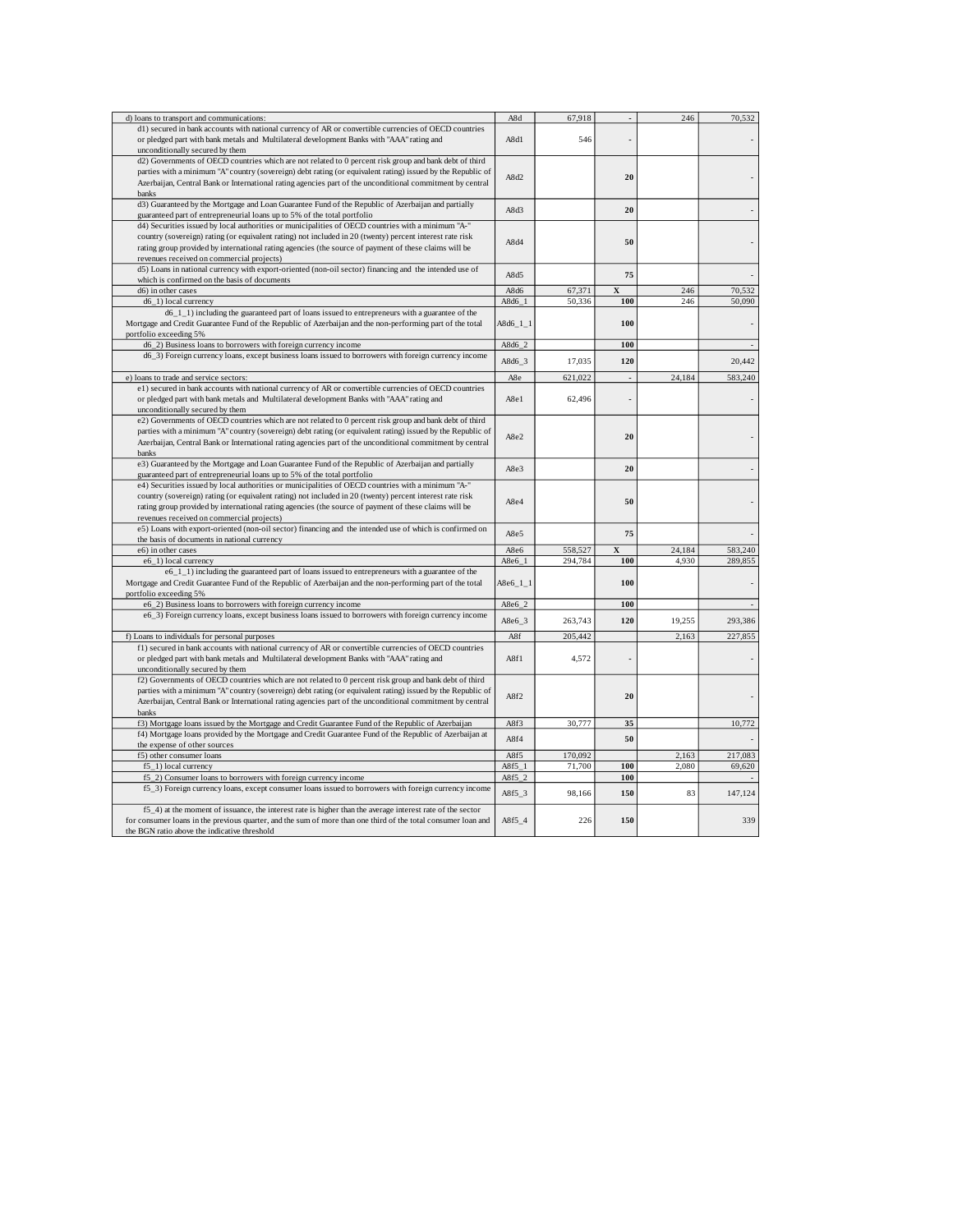| g) Loans to other sectors                                                                                     | A8g              |           |             |        |             |
|---------------------------------------------------------------------------------------------------------------|------------------|-----------|-------------|--------|-------------|
| g1) secured in bank accounts with national currency of AR or convertible currencies of OECD countries         |                  |           |             |        |             |
| or pledged part with bank metals and Multilateral development Banks with "AAA" rating and                     | A8g1             |           |             |        |             |
| unconditionally secured by them                                                                               |                  |           |             |        |             |
| g2) Governments of OECD countries which are not related to 0 percent risk group and bank debt of third        |                  |           |             |        |             |
| parties with a minimum "A" country (sovereign) debt rating (or equivalent rating) issued by the Republic of   |                  |           |             |        |             |
| Azerbaijan, Central Bank or International rating agencies part of the unconditional commitment by central     | A8g2             |           | 20          |        |             |
| <b>banks</b>                                                                                                  |                  |           |             |        |             |
| g3) Mortgage loans issued by the Mortgage and Credit Guarantee Fund of the Republic of Azerbaijan             | A8g3             |           | 20          |        |             |
| g4) Securities issued by local authorities or municipalities of OECD countries with a minimum "A-"            |                  |           |             |        |             |
| country (sovereign) rating (or equivalent rating) not included in 20 (twenty) percent interest rate risk      |                  |           |             |        |             |
| rating group provided by international rating agencies (the source of payment of these claims will be         | A8g4             |           | 50          |        |             |
| revenues received on commercial projects)                                                                     |                  |           |             |        |             |
| g5) Loans in national currency with export-oriented (non-oil sector) financing and the intended use of        |                  |           |             |        |             |
| which is confirmed on the basis of documents                                                                  | A8g5             |           | 75          |        |             |
| g6) in other cases                                                                                            | A8g6             |           | $\mathbf X$ |        |             |
| g6_1) local currency                                                                                          | $A8g6_1$         |           | 100         |        |             |
| $g6_11_1$ ) including the guaranteed part of loans issued to entrepreneurs with a guarantee of the            |                  |           |             |        |             |
| Mortgage and Credit Guarantee Fund of the Republic of Azerbaijan and the non-performing part of the total     | $A8g6_11_1$      |           | 100         |        |             |
| portfolio exceeding 5%                                                                                        |                  |           |             |        |             |
| g6 2) Business loans to borrowers with foreign currency income                                                | A8g6_2           |           | 100         |        |             |
| g6_3) Foreign currency loans, except business loans issued to borrowers with foreign currency income          |                  |           |             |        |             |
|                                                                                                               | A8g6 3           |           | 120         |        |             |
| 9. Fixed assets not used in bank operations (minus depreciation)                                              | A <sub>9</sub>   | 24,759    | 100         | 7.052  | 17,707      |
| 10. Equity investments to unconsolidated subsidiary Banks and other in companies                              | A10              | 149,301   |             |        |             |
| 11. All other assests                                                                                         | A11              | 87,023    |             | 5,800  | 65,176      |
| a) secured in bank accounts with national currency of AR or convertible currencies of OECD countries or       |                  |           |             |        |             |
| pledged part with bank metals and Multilateral development Banks with "AAA" rating and unconditionally        | Al <sub>1a</sub> | 8,058     |             |        |             |
| secured by them                                                                                               |                  |           |             |        |             |
| b) Governments of OECD countries which are not related to 0 percent risk group and bank debt of third         |                  |           |             |        |             |
| parties with a minimum "A" country (sovereign) debt rating (or equivalent rating) issued by the Republic of   |                  |           |             |        |             |
| Azerbaijan, Central Bank or International rating agencies part of the unconditional commitment by central     | A11b             | 869       | 20          |        | 174         |
| <b>banks</b>                                                                                                  |                  |           |             |        |             |
| c) Securities issued by local authorities or municipalities of OECD countries with a minimum "A-" country     |                  |           |             |        |             |
| (sovereign) rating (or equivalent rating) not included in 20 (twenty) percent interest rate risk rating group |                  |           |             |        |             |
| provided by international rating agencies (the source of payment of these claims will be revenues received on | A11c             | 14.586    | 50          |        | 7,293       |
| commercial projects)                                                                                          |                  |           |             |        |             |
| d) in other cases                                                                                             | A11d             | 63.509    | 100         | 5,800  | 57,709      |
| 12. Intangible assests                                                                                        | A12              | 30,542    |             |        |             |
| 13. Total balance assets                                                                                      | A13              | 4,383,325 | $\mathbf x$ | 57,555 | $\mathbf x$ |
| 14. The total amount of risk-weighted assets                                                                  | A14              |           |             |        | 2,233,954   |
|                                                                                                               |                  |           |             |        |             |